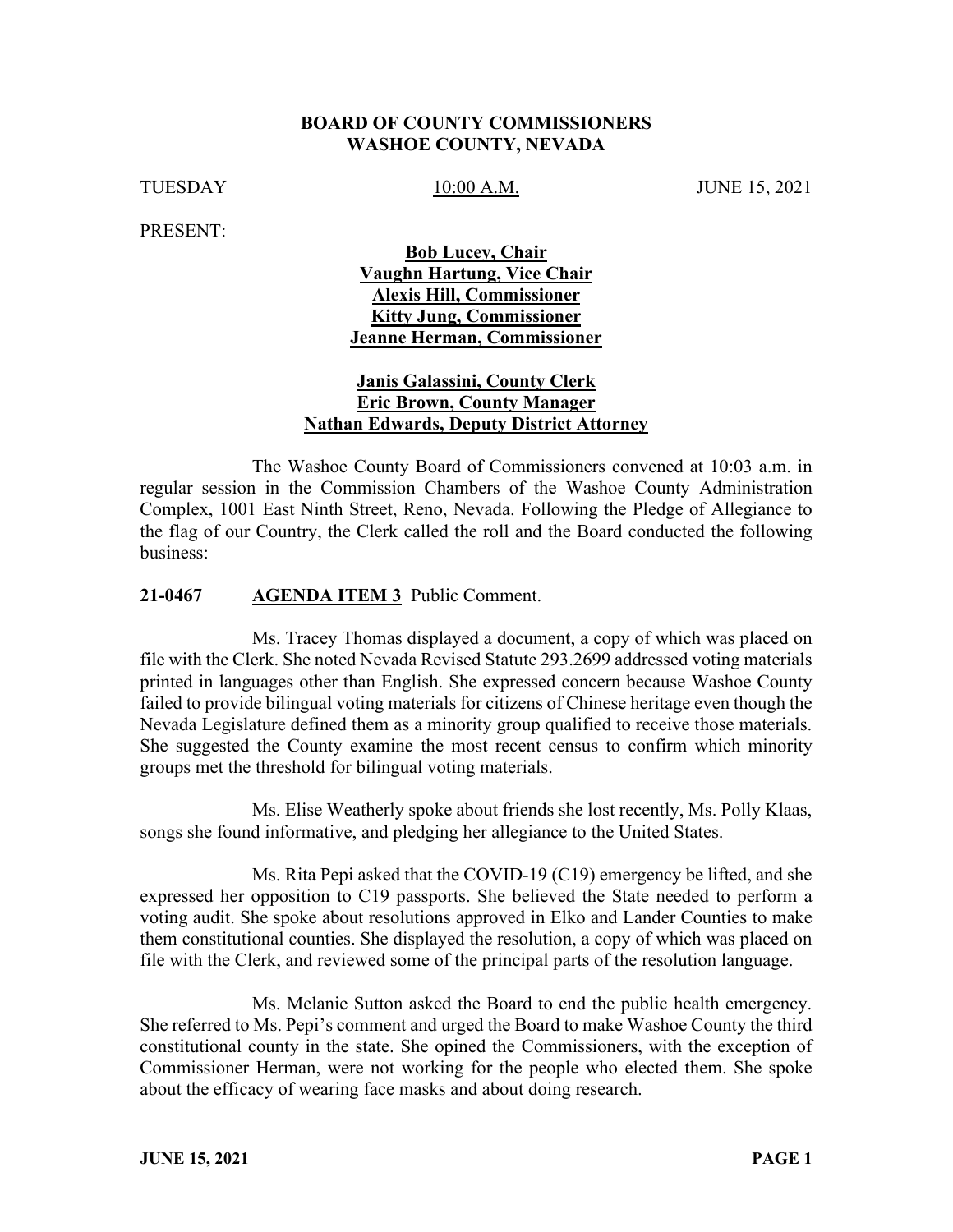Mr. James M. Benthin said he was gratified to see people were given the option of not wearing a mask during the Board of County Commissioners meeting, noting the Washoe County School District (WCSD) required masks at their previous meeting. He urged the Commissioners to speak to the WCSD about their mask requirement. He agreed with public commenters who encouraged the Board to make Washoe County a constitutional county.

Ms. Katherine Snedigar provided documents for the Board, copies of which were placed on file with the Clerk. She expressed vexation because the letter she received in response to her request for documents was not signed by anyone. She said her reply was therefore addressed to "Nobody", the County, Chair Lucey, and all others associated with this issue. She expressed dissatisfaction with the quality of the reply.

Ms. Janet Butcher mentioned the prior day had been Flag Day, though many people were unaware of the significance of the day. She asked the Board to end the public health emergency and stated she disapproved of vaccine passports. She spoke about people she knew who experienced various health issues after they were vaccinated. She said she had been a poll worker and, based on her observations, requested a forensic audit to ensure election integrity.

Ms. Nicol Herris reported she was in the process of arranging a meeting with County Manager Eric Brown. She asked the Commissioners to end the public health emergency. She expressed concern about election integrity, noting the County needed to establish trust with its citizens. She said she considered herself a community leader and felt responsible for creating a bridge between individuals with different ideas. She asked the Commissioners to propose ideas for bringing people in the community together.

# **21-0468 AGENDA ITEM 4** Announcements/Reports.

Chair Lucey mentioned the Reno Rodeo was currently taking place at the Reno Livestock Events Center; it was one of the first major events in northern Nevada since the COVID-19 pandemic. He wished the rodeo organizers success and hoped everyone would have an opportunity to attend and enjoy the community event. He acknowledged the challenges the event would pose for County employees, including additional traffic and parking issues, and he thanked everyone for their understanding. He noted another successful event, the Reno River Festival, took place the prior weekend. He was encouraged to see the community enjoying the event season and experiencing what northern Nevada had to offer.

Commissioner Jung encouraged the community and the Commissioners to watch a two-part documentary on HBO called *The Crime of the Century*, which investigated the opioid crisis. She thought the film would help the community and the Board to demand more from the opioid manufacturers that fouled the community. She acknowledged the epidemic affected the entire country and the world, but her priority was to advocate for this region. She noted a large portion of the County's unsheltered population could be attributed to addiction due to medical providers and dishonest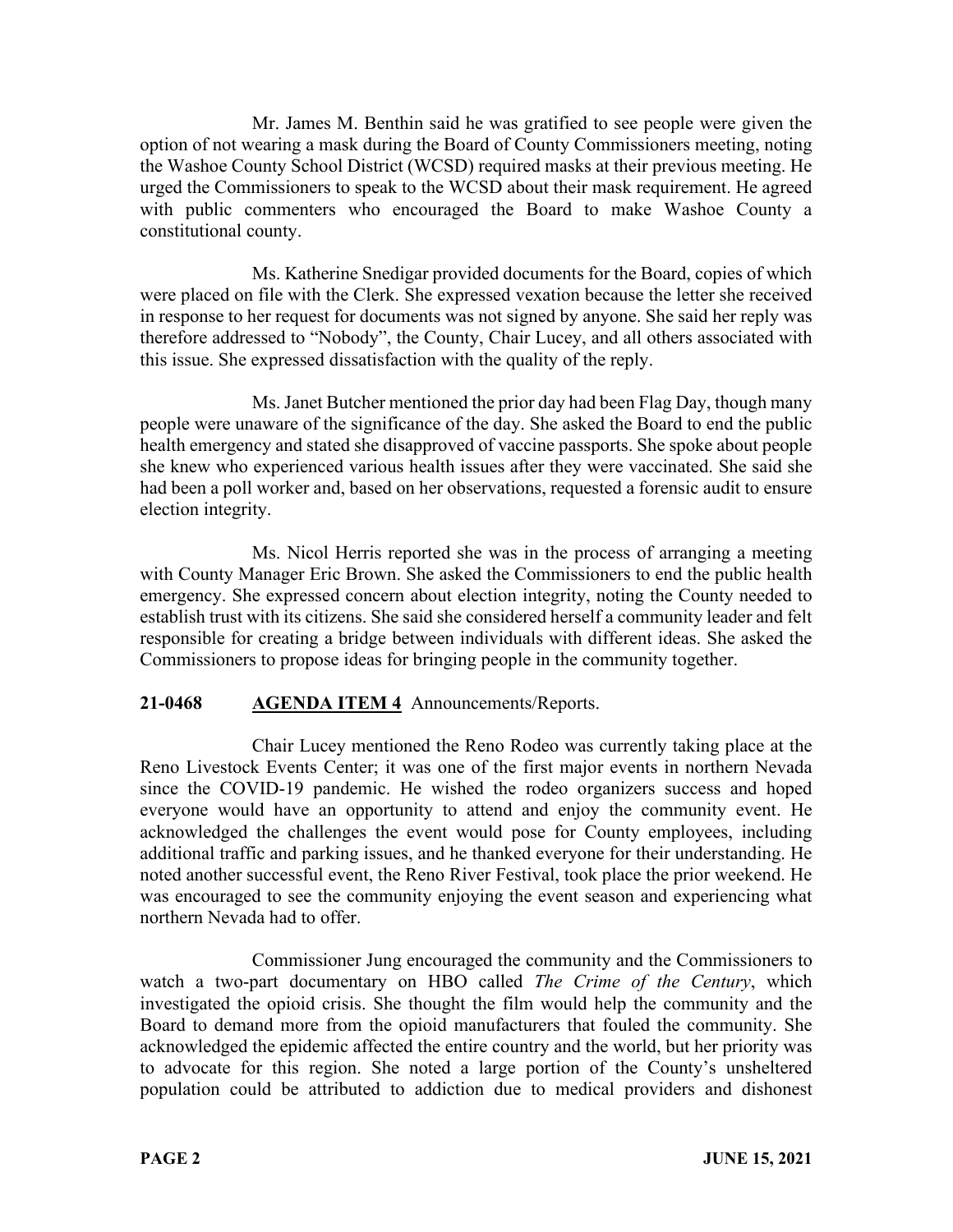pharmaceutical companies. She thought watching the documentary would help the Board advocate for larger settlements. She believed accepting smaller settlements would be considered a cost of doing business rather than a deterrent.

With regard to the inconvenience caused by the Reno Rodeo, Commissioner Jung encouraged Regional Transportation Commission representatives to offer free bus passes to staff. She believed the event presented an opportunity for employees to start using municipal services. She noted there was a shower in the parking garage for anyone who wanted to shower after biking, jogging, or walking to work. She encouraged everyone to learn how to use alternative forms of transportation. She wanted to incentivize staff because the County was the second largest employer in the area, and it could encourage social change in the community.

Commissioner Jung praised Chair Lucey's Reno Rodeo shirts and asked whether they were available for purchase from event vendors. Chair Lucey replied yes. Commissioner Jung noted the founder of the rodeo, Cotton Rosser, was from her hometown. Chair Lucey mentioned the Reno Rodeo was celebrating its 102nd anniversary.

Chair Lucey agreed with Commissioner Jung's comments about the opioid epidemic and its effect on the community. He said many individuals experiencing homelessness locally were affected by addiction, but many families were also dealing with this issue because of medically prescribed opioids. He thought the opioid crisis seemed to have no boundaries. He wanted staff to facilitate access to resources in the community. He suggested something similar to Washoe 311 which would provide quick access to resources, while maintaining the ability to remain anonymous. He thought it would be prudent to unify resources in northern Nevada.

# **PROCLAMATIONS**

# **21-0469 5A1** Proclaim July 2021 as Plastic Free July.

Commissioner Hill read the Proclamation and presented it to Robbin Palmer from the Zero Waste Committee. She noted she had used more plastic during the COVID-19 pandemic because of to-go food containers, so she looked forward to participating in the challenge. She thanked Ms. Palmer for the inspiration.

Ms. Palmer held up a plastic water bottle and said the plastic from that single-use container would last for several generations. She urged the Commissioners and the public to break free of plastic. She stated she would make "Plastic Free July" calendars available to the public and distribute them to the Board. A copy of the calendar was placed on file with the Clerk. She thanked the Board for the Proclamation.

Commissioner Hill noted Commissioner Jung had championed this effort during her entire career and had ensured County dollars were not spent on plastic bottles. She thanked Commissioner Jung for her work on the effort. She mentioned Artown would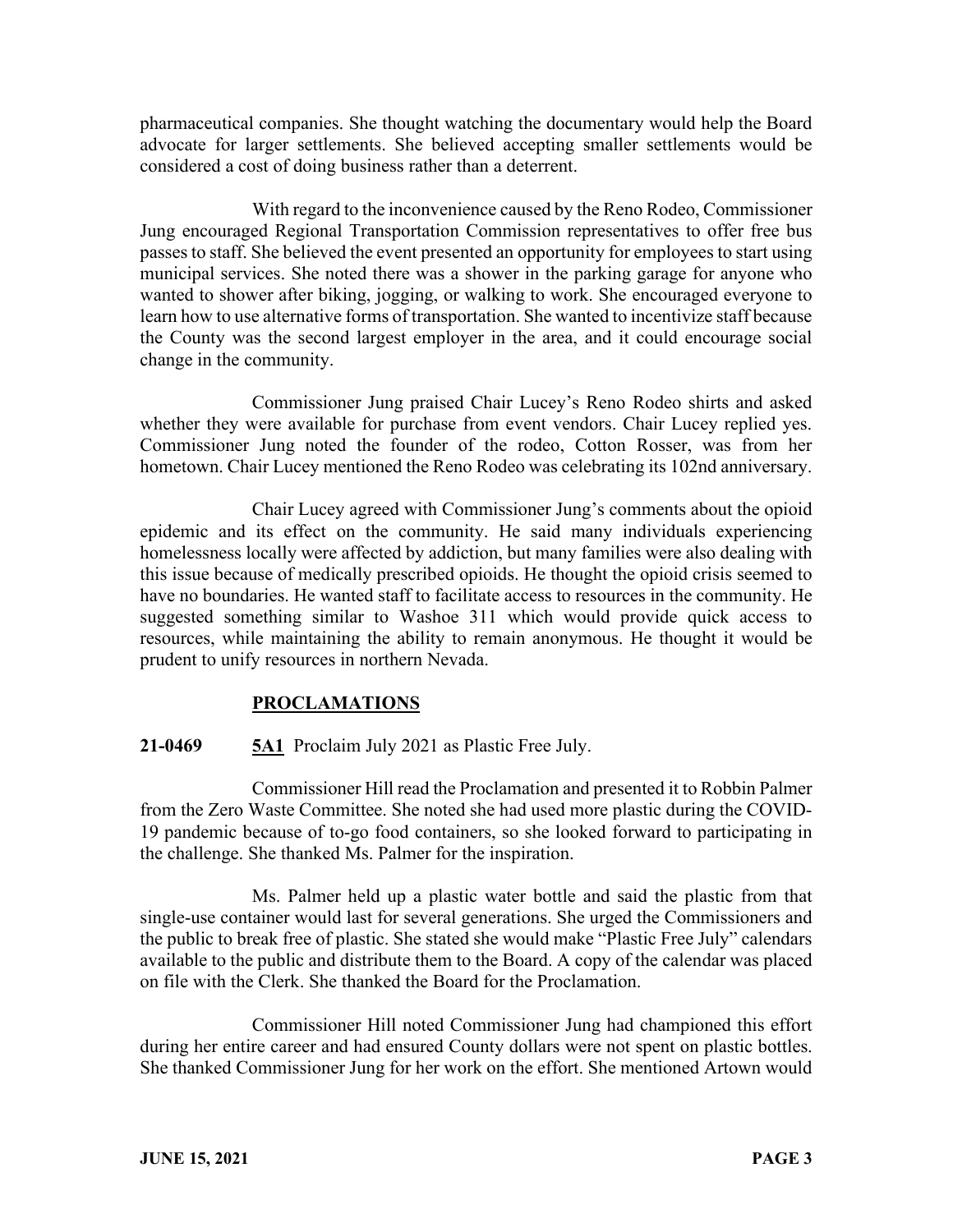be completely plastic free in July, and she hoped other events would be inspired by that decision.

On the call for public comment, Ms. Tina Davis was called but declined to speak.

Mr. Brian Beffort said he was a Washoe County resident and the Director of the Sierra Club in Nevada. He thanked Ms. Palmer and the volunteer Zero Waste team for their work on the Proclamation. He thought exploring choices made by individuals and institutions was important because those choices mattered and could make a difference. He thanked the Board for the time spent on this issue, and he encouraged everyone to think of ways to improve.

On motion by Commissioner Hill, seconded by Commissioner Jung, which motion duly carried on a 5-0 vote, it was ordered that Agenda Item 5A1 be adopted.

# **DONATIONS**

- **21-0470 6A1** Recommendation to accept donations of [\$10,449.17] and in-kind donations [estimated at \$19,022.00] from various businesses, organizations and individuals for Regional Parks and Open Space programs and facilities; and direct the Comptroller's Office to make the appropriate budget amendments. Community Services. (All Commission Districts.)
- **21-0471 6B1** Recommendation to: (1) acknowledge various items donated totaling an estimated market value of [\$600.00]; (2) accept donations from various donors to Washoe County Human Services Agency Child Protective Services Fund to support welfare activities in the amount of [\$2,289.96] retroactive for the period March 21, 2021 through May 20, 2021; and direct the Comptroller's Office to make the necessary budget amendments. Human Services Agency. (All Commission Districts.)
- **21-0472** 6C1 Recommendation to accept a cash donation in the amount of [\$300.00] from Black Rock LLC in support of the Gerlach Volunteer Fire Department for their efforts during the Fly Ranch Burn on September 5, 2020 and if accepted, direct the Comptroller to make the appropriate budget amendments. Manager's Office. (All Commission Districts.)
- **21-0473 6D1** Recommendation to accept one-time appreciation gift donations [estimated value of \$17,683.70] from private citizens to the Washoe County Sheriff's Office. Sheriff. (All Commission Districts.)

Commissioner Jung read the donations. She said the Board had very strong supporters of parks and open space, and she was glad to see the community was also invested in them. She noted the donations for Agenda Item 6B1 came from people who decided to forgo their daily stipend when serving jury duty. She believed the children in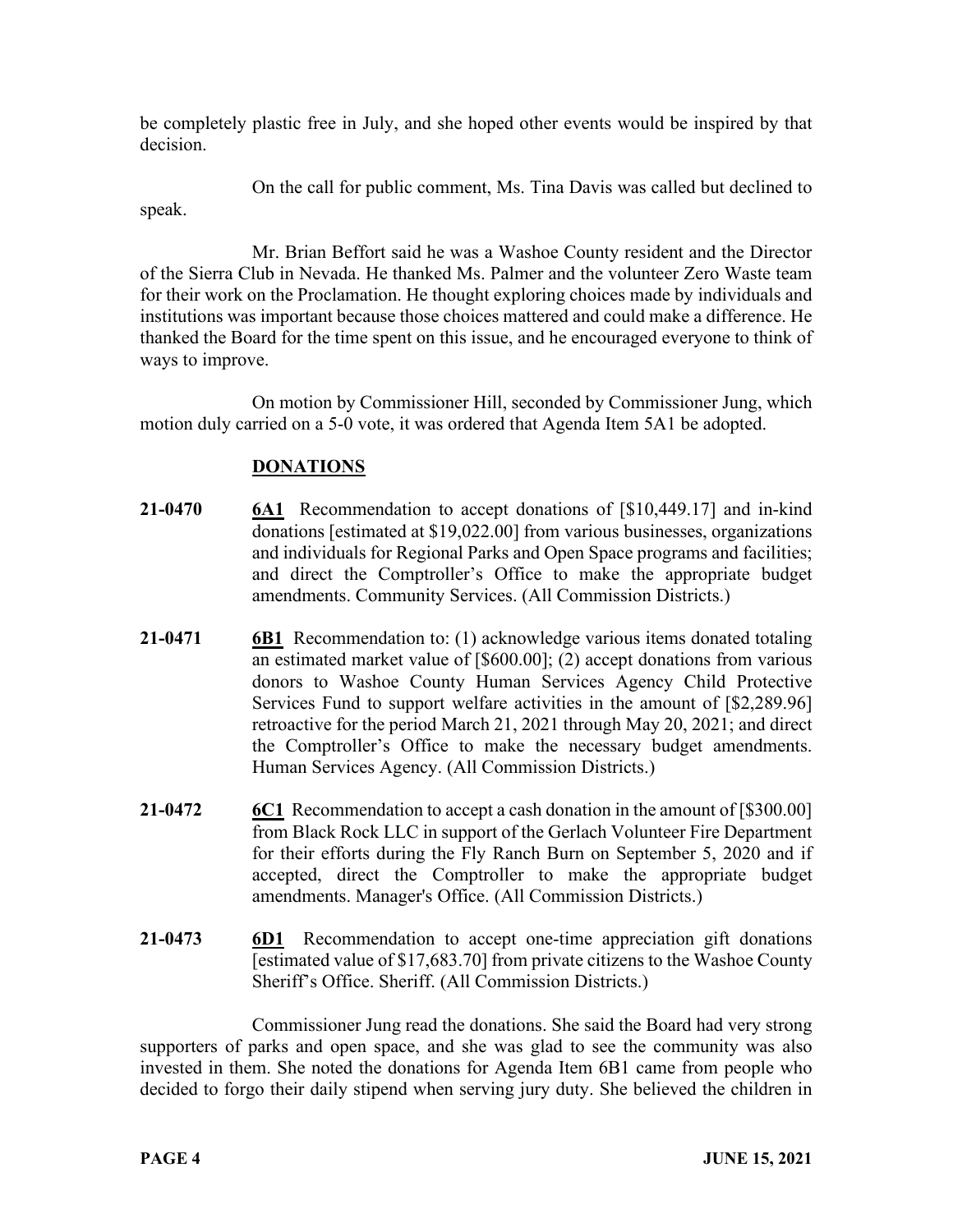this community needed the most help, so she thanked those individuals for their donations. Agenda Item 6C1 supported the Gerlach Volunteer Fire Department; she thanked those volunteers, Commissioner Herman, and the Board for making the fire department a priority and ensuring there would be a response to fires in that area. She expressed appreciation for the generosity of County residents in support of these functional areas.

Chair Lucey thanked everyone who graciously donated to County departments. Those donations helped fill in gaps that were sometimes difficult to budget and made it easier for the various departments to provide services to the community.

There was no response to the call for public comment.

On motion by Commissioner Jung, seconded by Vice Chair Hartung, which motion duly carried on a 5-0 vote, it was ordered that Agenda Items 6A1 through 6D1 be accepted.

## **CONSENT AGENDA ITEMS** – **7A1 AND 7A2**

- **21-0474 7A1** Acknowledge the communications and reports received by the Clerk on behalf of the Board of County Commissioners, including the following categories: Communications, Monthly Statements/Reports, Annual Statements/Reports, Budgets, and Additional Documents. Clerk. (All Commission Districts.)
- **21-0475 7A2** Acknowledge and approve assignment of the correct Ordinance Number of 1670 for Bill No. 1857 adopted on June 8, 2021 for an ordinance amending the boundaries of Washoe County, Nevada District No. 24 (Groundwater Remediation). Clerk. (All Commission Districts.)

There was no response to the call for public comment on the Consent Agenda Items listed above.

On motion by Vice Chair Hartung, seconded by Commissioner Herman, which motion duly carried on a 5-0 vote, it was ordered that Consent Agenda Items 7A1 and 7A2 be approved.

**21-0476 AGENDA ITEM 8** Recommendation to certify charges, levy and direct the Treasurer to collect \$360,515.28 in special assessments for fiscal year 2021/2022 as requested by the State Engineer of the State Department of Conservation and Natural Resources, for Black Rock Desert Groundwater Basin (\$68.91), Honey Lake Valley Groundwater Basin (\$8,895.57), Hualapai Flat Water District (\$3,242.48), San Emidio Desert District (\$4,217.82), Warm Springs Valley Groundwater Basin (\$5,783.08), Washoe Valley Groundwater Basin (\$3,307.42), Warm Springs/Winnemucca Creek Basin (\$4,000.00), Cold Springs Valley Groundwater Basin (\$8,000.00), Lake Tahoe Groundwater Basin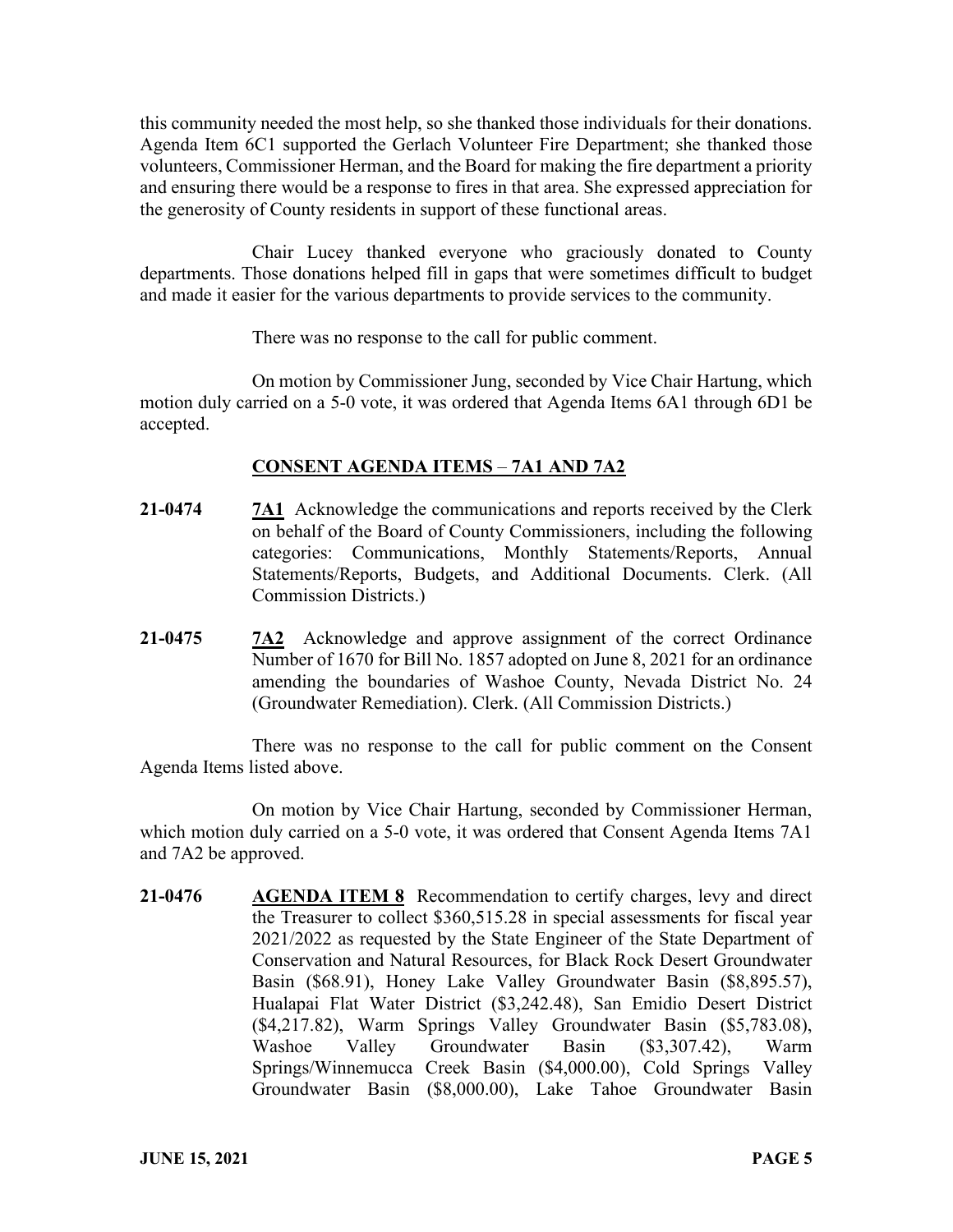(\$16,000.00), Lemmon Valley Water District (\$27,000.00), Pleasant Valley Groundwater Basin (\$6,000.00), Spanish Springs Valley Groundwater Basin (\$45,000.00), Tracy Segment Groundwater Basin (\$2,000.00), Truckee Canyon Segment Groundwater Basin (\$12,000.00) and Truckee Meadows/Sun Valley Groundwater Basin (\$215,000.00). The Board of Commissioners authorizes the Treasurer to remove uncollectible assessments and/or correct assessments on the tax roll as requested by the Division of Water Resources; direct the Clerk to execute the State of Nevada Division of Water Resources certification letters and send them back to the Division pursuant to NRS 533.285; and direct the Comptroller to pay to the Department of Conservation and Natural Resources the requested funds. Manager's Office. (All Commission Districts.)

Chair Lucey said Water Resources Specialist Daniel Randles and Chief Deputy Treasurer Brenda Mathers were available in Chambers to answer questions.

Mr. Randles thanked Ms. Mathers for working with him on this item. He noted Deputy Administrator Micheline Fairbank was also available to answer questions. Chair Lucey said the item was straightforward and the Commissioners had the necessary information. He thanked Mr. Randles for making himself available and working directly with Ms. Mathers on this issue.

There was no response to the call for public comment.

On motion by Vice Chair Hartung, seconded by Commissioner Herman, which motion duly carried on a 5-0 vote, it was ordered that Agenda Item 8 be certified, levied, directed, and authorized.

**21-0477 AGENDA ITEM 9** Recommendation To Adopt And Execute An Ordinance Authorizing The Issuance By The County Of Its Negotiable "Washoe County, Nevada, General Obligation (Limited Tax) Flood Control Refunding Bonds (Additionally Secured By Pledged Revenues, Series 2021," In The Maximum Aggregate Principal Amount Of \$14,105,000 For The Purpose Of Refunding Certain Outstanding Bonds Secured By The Infrastructure Sales Tax For Flood Control; Providing The Form, Terms And Conditions Of The Bonds And Providing Other Matters Relating Thereto: And Providing For Adoption As If An Emergency Exists. Manager's Office. (All Commission Districts.)

County Manager Eric Brown read the Ordinance. Janis Galassini, County Clerk, said it would be Ordinance No. 1671, Bill No. 1860.

Assistant County Manager Christine Vuletich explained this item was a bond refunding for the 2006 flood control bonds. The bonds were issued with a variable interest rate which required a rate reset every one to five years. She said there were 14 years remaining on the bonds with a maturity date of December 1, 2035. The refunding would